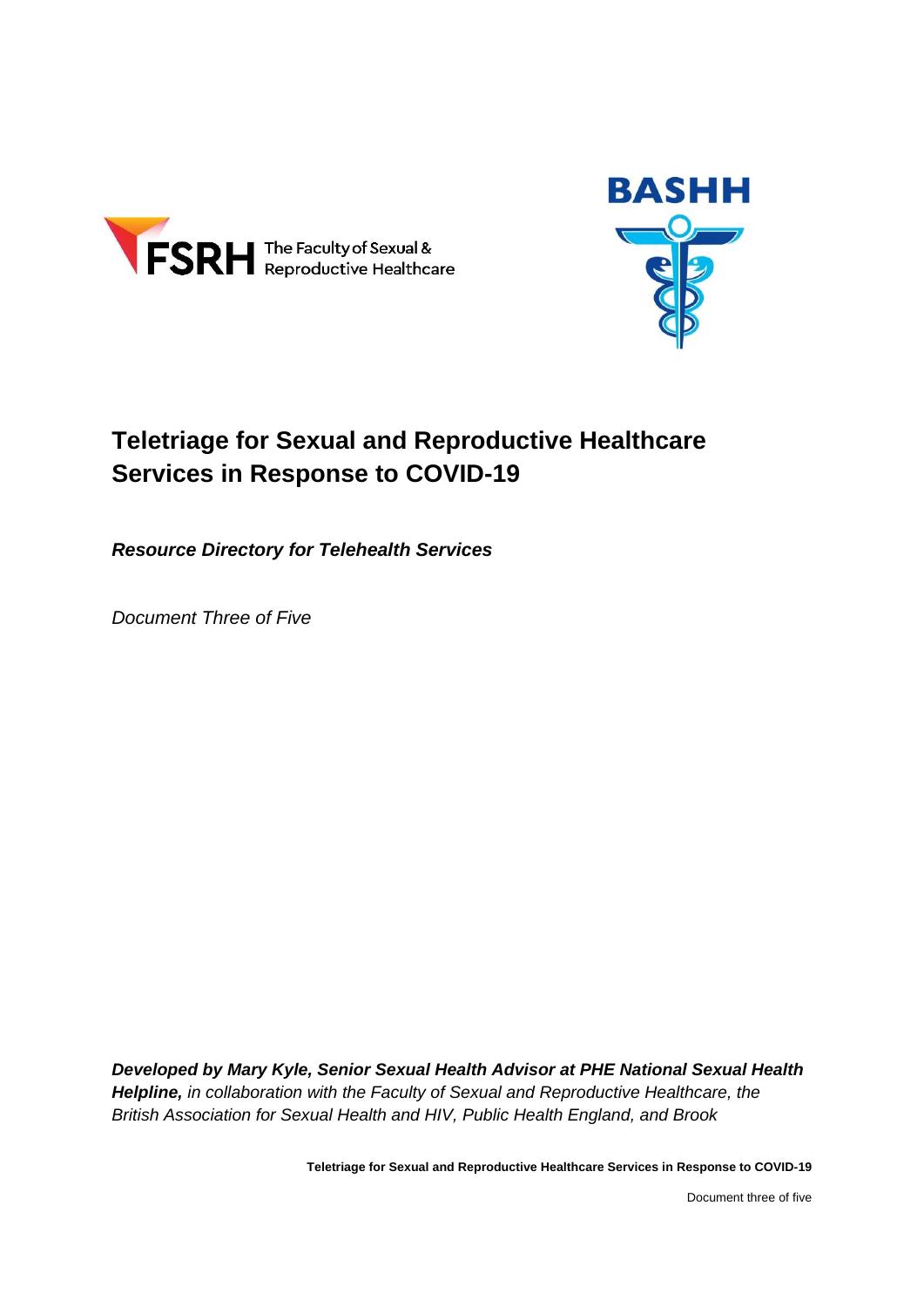



# **Contents**

| Tele-Medicine Versus Tele-Health Consideration for Vulnerable Groups3 |  |
|-----------------------------------------------------------------------|--|
|                                                                       |  |
|                                                                       |  |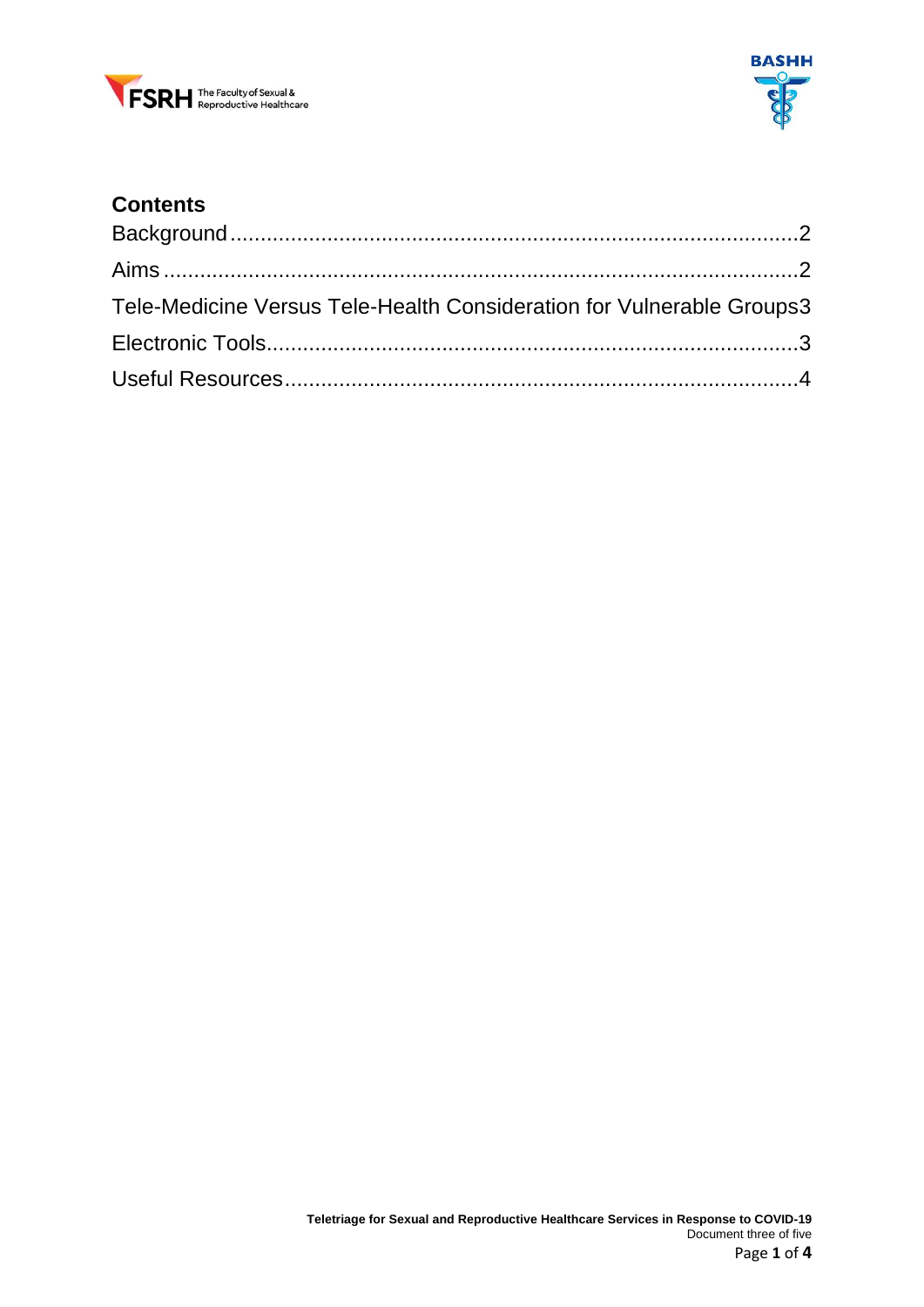



### <span id="page-2-0"></span>**Background**

As a result of the COVID-19 outbreak, the provision of Sexual and Reproductive Healthcare (SRH) services has changed significantly. One of the most striking innovations that has taken place is the expansion of telehealth and telemedicine services. These changes have been regarded positively by service users and healthcare practitioners, and many elements are likely to be adopted in the long term. Going forward, it is important that these changes accommodate the needs of the population, particularly vulnerable individuals who may not have access to digital services.

This document is part three in a suite of five documents providing advice for teletriage for vulnerable groups. These documents provide tips for setting up or expanding telehealth / telemedicine SRH services, how best to mitigate risk, how to prioritise vulnerable groups, and when to escalate. In the context of these documents, telehealth refers to telephone contact, and telemedicine refers to end to end care, either via telephone or video conferencing.

These documents have been developed by Mary Kyle, Senior Sexual Health Advisor at PHE National Sexual Health Helpline, in collaboration with the Faculty of Sexual and Reproductive Healthcare (FSRH), the British Association for Sexual Health and HIV (BASHH), Public Health England (PHE), and Brook. They are not official guidance by these organisations, but rather aim to support services to deliver high-quality, safe SRH care remotely. They highlight lessons learned from the National Sexual Health Helpline and local service provision, which SRH services should consider to support the creation of a sustainable, resilient teletriage solution that can respond to local priorities.

This suite of documents is aimed at clinical leads, safeguarding leads and managers assessing the continued use of tele triage for SRH services. Their aim is to generate discussion among those responsible for managing workflow and staff training to consider issues such as designing algorithms for triage boundaries and skills gap analysis for their local service. This will ensure that vulnerable groups are prioritised and will maximise opportunity to identify high risk and safeguarding issues. The final document in the series is aimed at healthcare practitioners and provides tips for call flows.

#### <span id="page-2-1"></span>**Aims**

This document outlines the differences between telemedicine and telehealth for vulnerable groups. It also signposts to various resources relating to broader telehealth already in existence. This document may be useful for those concerned with training, standards, and governance, as well as infrastructure and practice managers responsible for the systems required to conduct remote consultations.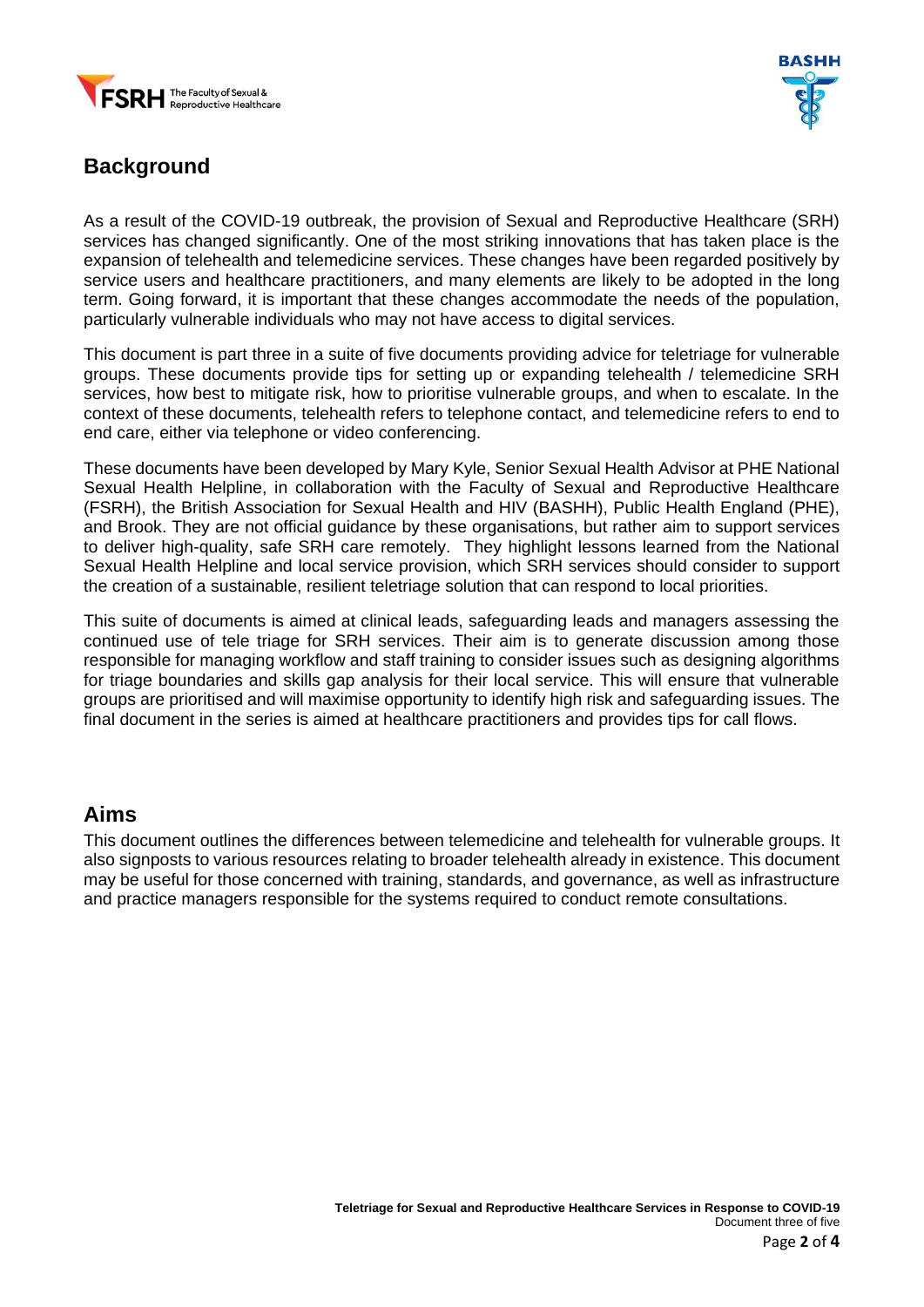



### <span id="page-3-0"></span>**Tele-Medicine Versus Tele-Health Consideration for Vulnerable Groups**

Given the diverse provision in SRH services across the country, each service will require a model specific to their circumstances.

Vulnerable service users, large numbers of whom will be digitally disadvantaged, are often unable to access digital services due to lack of access, language barriers, disability or safety issues, or financial restrictions. It is important that there is a distinction made between telehealth and telemedicine. Telehealth refers to telephone contact, and telemedicine refers to end to end care, either via telephone or video conferencing.

Service users' comfort with a digital platform should also be taken into consideration. Even in countries who have been using remote consultations for long periods, the research for SRH services is limited. There are complex legal issues with the sharing of any medical imaging, which can be more difficult where images may be of an intimate nature. Though video consultation may be useful and acceptable for certain groups and subject matter, it is far from clear how it best fits into supporting access for the vulnerable service users.

#### <span id="page-3-1"></span>**Electronic Tools**

There are many organisations utilising diagnostic algorithm electronics that could easily be adapted to the SRH environment, e.g. NHS 111. Many services throughout the country already offer online booking systems and the ability to electronically prefill a sexual health history questionnaire prior to consultation. This can be useful as a triage tool and also to provide an easier foundation to walk-in consultations for the practitioner. There are also a range of private organisations with expertise in providing online consultations and are commissioned in some areas.

<https://www.babylonhealth.com/>Offer a symptom checker and online GP appointments.

<https://www.zesty.co.uk/>Commissioned in London, Manchester and Birmingham Sexual Health



#### SH:24 is offering diagnostics by photograph